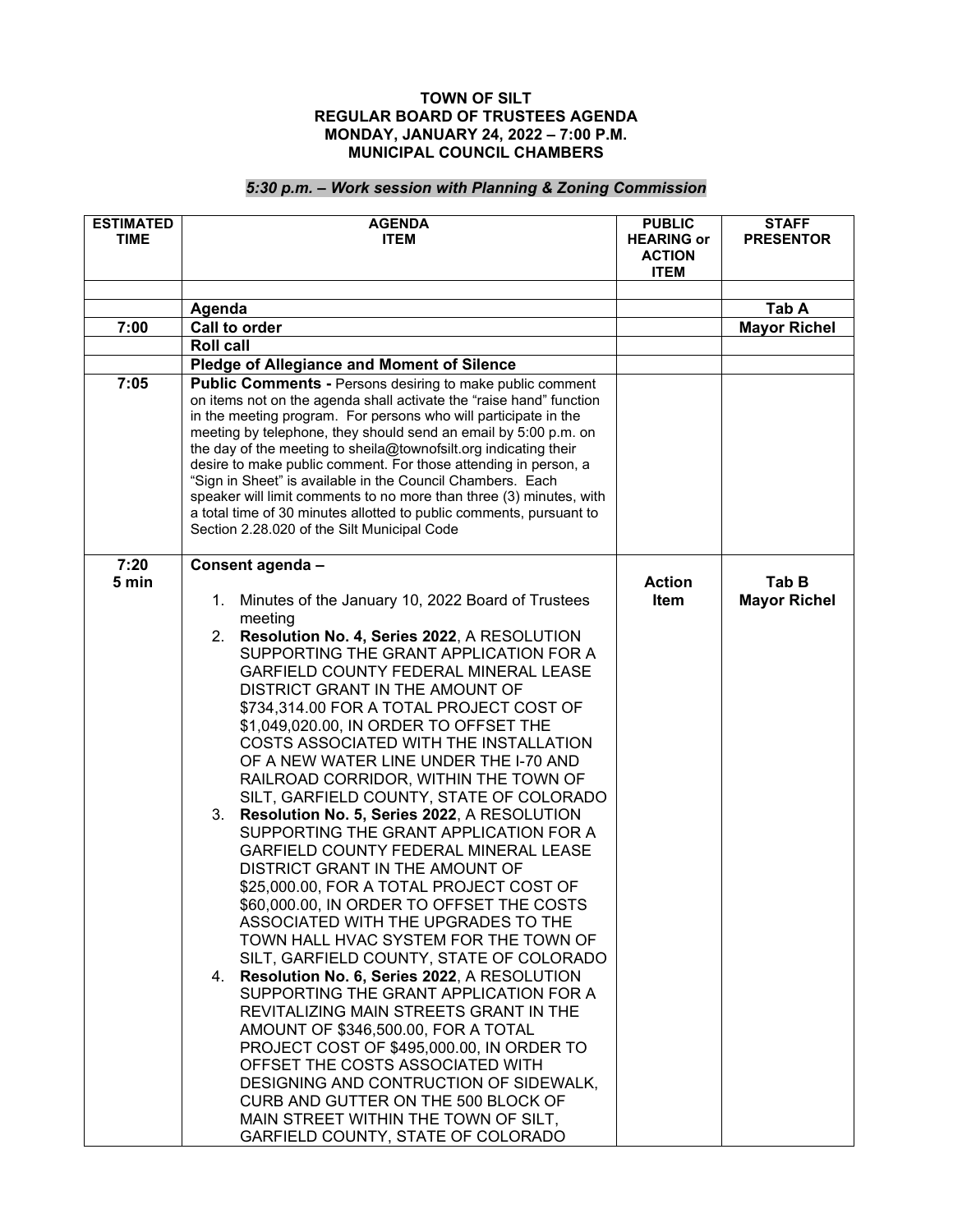|                       | 5. Second Amendment to Employment Contract<br>between the Town of Silt and Jeff Layman                                                                                                                                                                                                                                                                                                           |                                 |                                                                                     |
|-----------------------|--------------------------------------------------------------------------------------------------------------------------------------------------------------------------------------------------------------------------------------------------------------------------------------------------------------------------------------------------------------------------------------------------|---------------------------------|-------------------------------------------------------------------------------------|
|                       | <b>Conflicts of Interest</b>                                                                                                                                                                                                                                                                                                                                                                     |                                 |                                                                                     |
| 7:25                  | <b>Agenda Changes</b>                                                                                                                                                                                                                                                                                                                                                                            |                                 |                                                                                     |
| 7:25<br><b>30 min</b> | Broadband 101 - Providing Additional Service to Silt -<br><b>Nate Walowitz</b>                                                                                                                                                                                                                                                                                                                   | <b>Info</b><br><b>Item</b>      | Tab <sub>C</sub><br>Administrator<br>Layman                                         |
| 7:55<br>5 min         | Second reading of Ordinance No. 1, Series 2022, AN<br>ORDINANCE ANNEXING TO THE TOWN OF SILT,<br>COLORADO CERTAIN PROPERTY KNOWN AS THE<br>HIGHWAY 6 & 24 ANNEXATION #4, A 5.81-ACRE<br>PARCEL ALONG HIGHWAY 6 & 24 AT THE EAST END OF<br>THE CURRENT TOWN LIMITS GENERALLY NORTH OF<br>THE AREA KNOWN AS THE VILLAGE AT PAINTED<br>PASTURES WITHIN GARFIELD COUNTY, STATE OF<br><b>COLORADO</b> | <b>Public</b><br>Hearing        | Tab D<br><b>Planner</b><br>Chain                                                    |
| 8:00<br>5 min         | Second reading of Ordinance No. 2, Series 2022, AN<br>ORDINANCE ANNEXING TO THE TOWN OF SILT.<br>COLORADO CERTAIN PROPERTY KNOWN AS THE<br>SOUTH FIRST STREET RIGHT-OF-WAY ANNEXATION, A<br>0.11-ACRE PARCEL ALONG THE WESTERN EDGE OF<br>THE SOUTH FIRST STREET RIGHT-OF-WAY<br>IMMEDIATELY SOUTH OF HIGHWAY 6 & 24 WITHIN<br>GARFIELD COUNTY, STATE OF COLORADO                                | <b>Public</b><br><b>Hearing</b> | Tab E<br><b>Planner</b><br>Chain                                                    |
| 8:05<br>5 min         | Second reading of Ordinance No. 4, Series 2022, AN<br>ORDINANCE OF THE TOWN OF SILT, COLORADO<br>DIRECTING THE TOWN TO ACQUIRE A PARCEL OF<br>REAL PROPERTY KNOWN AS AN APPROXIMATELY<br>TWO-ACRE TRACT OF LAND LOCATED NORTH OF<br>GRAND AVENUE AND EAST OF KIM DRIVE, SILT,<br><b>COLORADO</b>                                                                                                 | <b>Public</b><br>Hearing        | Tab <sub>F</sub><br><b>Attorney</b><br><b>Denkinger</b>                             |
| 8:10<br>5 min         | Second reading of Ordinance No. 3, Series 2022, AN<br>ORDINANCE OF THE TOWN OF SILT, COLORADO<br>SETTING THE TITLE AND CONTENT OF A BALLOT<br>ISSUE FOR A TAX INCREASE TO THE LODGING TAX<br>RATE FOR AN ELECTION TO BE HELD ON APRIL 5, 2022                                                                                                                                                    | <b>Public</b><br><b>Hearing</b> | Tab G<br><b>Attorney</b><br><b>Denkinger</b>                                        |
| 8:15<br>15 min        | First reading of Ordinance No. 6, Series 2022, AN<br>ORDINANCE OF THE TOWN OF SILT, COLORADO,<br>AMENDING CHAPTERS 3.32 AND 5.04 OF THE SILT<br>MUNICIPAL CODE PERTAINING TO LODGING TAX AND<br>BUSINESS LICENSES IN ORDER TO FACILITATE THE<br>OPERATION OF SHORT-TERM RENTALS IN THE TOWN                                                                                                      | <b>Public</b><br>Hearing        | Tab H<br><b>Attorney</b><br>Denkinger and<br><b>Planner Chain</b>                   |
| 8:30<br>20 min        | 2022 Events Schedule                                                                                                                                                                                                                                                                                                                                                                             | Info<br>Item                    | Tab I<br>Administrator<br>Layman and<br>Comm. Dev.<br>Coordinator<br><b>Centeno</b> |